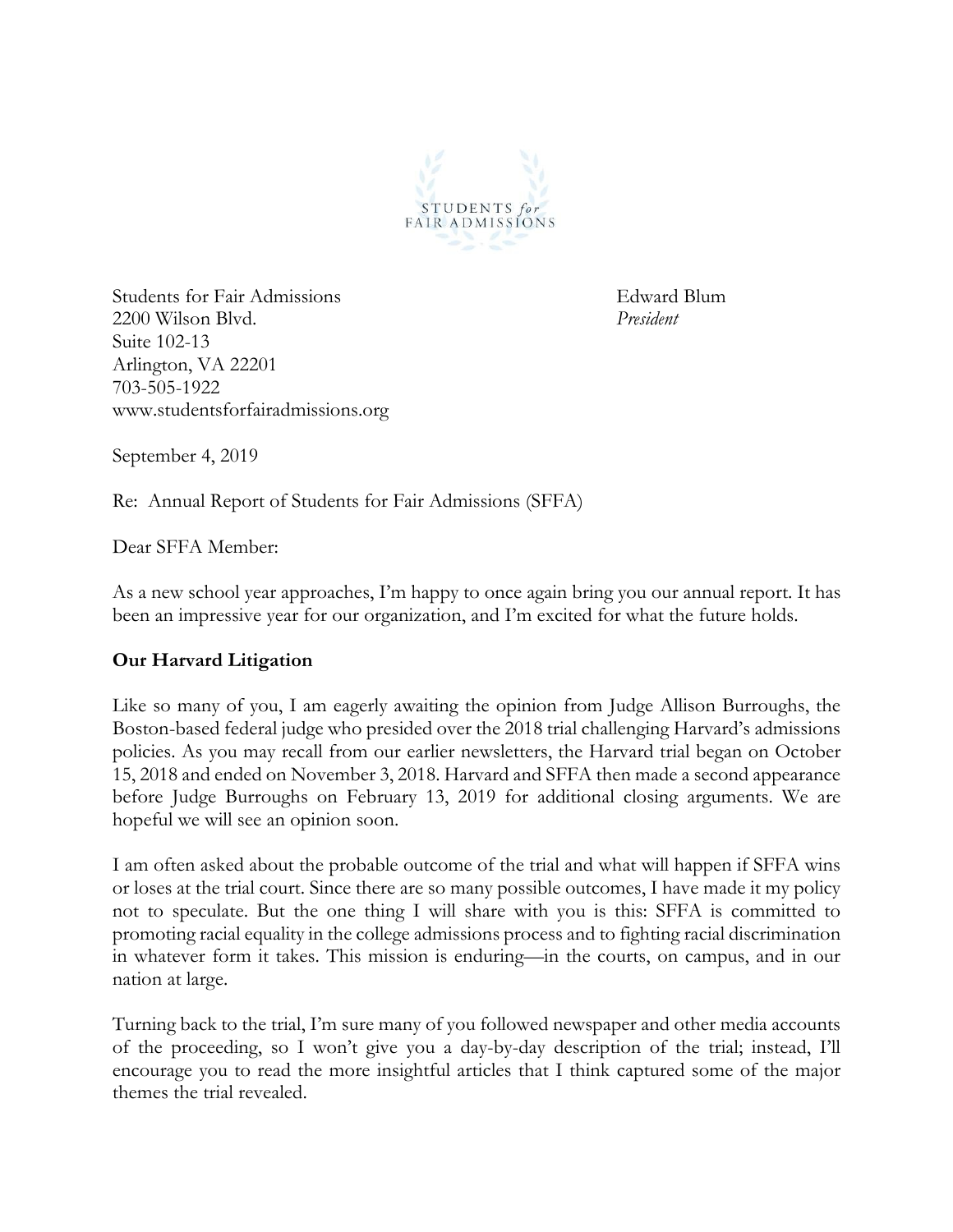For example, this article from the *New York Times* relates to the first few days of the trial. It begins:

# **Harvard's Admissions Process, Once Secret, Is Unveiled in Affirmative Action Trial**

BOSTON — The deliberations that take place inside 86 Brattle Street, a red brick building where Harvard University's admissions committee convenes, have very much stayed inside 86 Brattle Street.

Until now.

A federal trial that began this week accusing Harvard of stacking the deck against Asian-American applicants is providing a rare glimpse into the secretive selection process at one of the country's most elite universities. It is as if those sitting on the wood benches before Judge Allison D. Burroughs of Federal District Court in Boston have been invited inside the inner sanctum of the Harvard Office of Admissions and Financial Aid.

Similarly, the *Boston Globe* described the shocking turn of events as trial unfolded:

## **As Trial Loomed, Harvard Changed Guidance for Admissions Officers**

Harvard University quietly changed significant portions of its training manual for admissions officers this year, addressing some of the key issues at the heart of an ongoing federal trial over whether the school discriminates against Asian-American applicants.

Harvard's updated guidelines for seemingly the first time explicitly tell admissions officials evaluating the crop of students for the class of 2023 in what instances they should consider an applicant's race. And they provide far more detailed information on how to measure personal qualities such as courage, leadership, and resiliency. Harvard's use of these attributes in the admissions process is at the center of the complaint by the Students for Fair Admissions.

These are just a handful of the powerful stories written about our efforts. I encourage you to visit our website to read other stories about the trial.

## **Our Litigation Against the University of North Carolina and the University of Texas at Austin**

In addition to the 2018 trial and the final closing arguments in 2019, it has been a busy year for SFFA. Most importantly, SFFA refiled our lawsuit against the University of Texas at Austin in April 2019. We also filed our motion for summary judgment against the University of North Carolina at Chapel Hill. We eagerly await a ruling from that court as well.